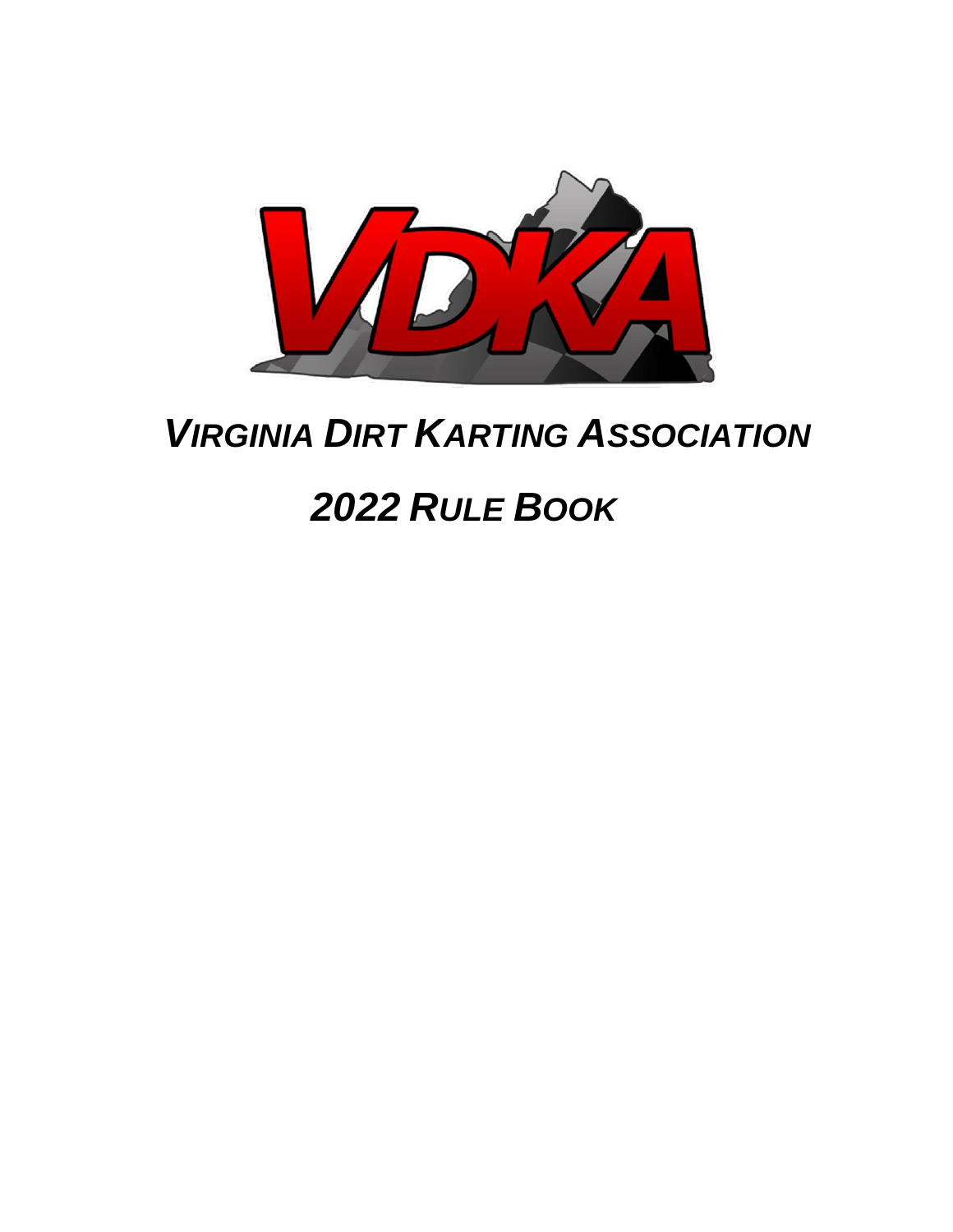#### **Virginia Dirt Karting Association 2022 Rule Book**

#### Race Registration

Gates open at 7:00 AM. Practice begins at 9:00 AM. Time Trials start soon after Practice.

Pit Passes will be sold at the tracks for \$15.00. VDKA will approve any changes to this cost and communicate to our racers ahead of time.

All drivers must be a VDKA member. The cost of membership is \$20.00 for the year. VDKA will allow a one-day \$10 temporary membership fee.

Entry fees are \$45 for the first class and \$45 for all additional classes. Junior Stars entry fee is \$25. Pro Class entry fee will be \$45 and must be entered in the corresponding points class to run a Pro Class. There must be a minimum of three entries for a Pro Class to race. Payout will be determined by the number of karts per class.

If at 6:00 PM, if qualifying is not complete, it will be stopped and the races will begin. If qualifying is not completed, for the first event of the season, pills will be drawn to determine starting positions and for any races after that, the current season point standings will be used to set starting positions.

VDKA, though not associated with WKA, will use the WKA Tech Manual for most rules. Some exceptions include:

- Tire prep will be allowed. Open flames of any type will not be allowed.
- Weights: VDKA requires that ALL weights must be double-nutted and the threads of the bolt must protrude approx 1/4" after the jam nut..A nyloc nut or similar locking nut is recommended as the jam nut....All weights attached to seats or similar materials must have a large washer between the head of the bolt and seat....5/16" bolts are the min.size when weight is less than 7 lbs...3/8" bolt is the min size or two 5/16" when weight is 7 lbs or more....... Weights are to be painted WHITE in color....
- Fuel filter not allowed between the fuel pump and carburetor (ALL CLASSES)
- Engine will be teched as raced (ALL CLASSES)
- The front faring specifications (shape of faring and protective strips) will not be followed by VDKA.
- Tires: Maxxis HT-3, Blues left, Pinks right for all Junior and Senior classes. Recaps NOT permitted.
	- o The Tillotson PK-1B clone carburetors are not permitted.
- All 4-cycle classes will be open dry clutch. (See last page for class structure)
- Air Filters can only filter from the sides of the filter. Air filters with an open end must be taped over to prevent airflow from the end.
- 6" Champ Karts Seat rule will be measured from the middle of seat to left inside of the nerf bar.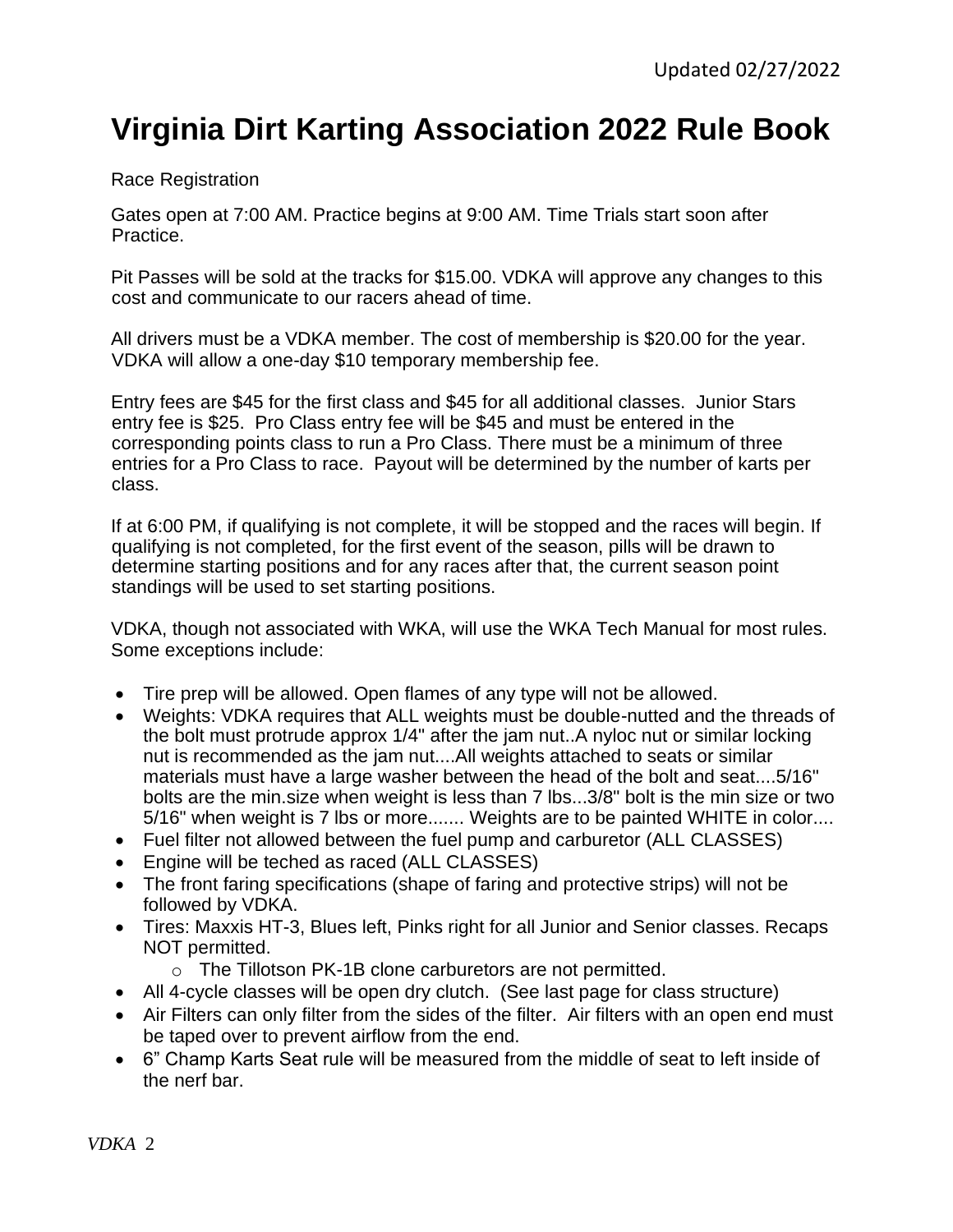- Champ Kart Seat Belts: Belts must have dated SFI tag visible, be in good condition with no fraying or tears, and be no older than four years old.
- Helmets: Minimum Requirements ADULTS: Snell SA 2015 or M2015, SFI 31.1/2015 0r 41.1/2015. Snell M helmets are not acceptable for 2022 Champ Karts. YOUTHS: Snell CMR or CMS2016, SFI 24.1/2015
- Helmet mounted cameras not allowed.
- All WKA rule changes, after the initial annual Tech Manual has been issued, must be approved by the VDKA Tech Committee and communicated to the Organization Membership before going into effect.
- Clone motor tech will be per National Karting Alliance (NKA) rules/No Claim rule.

#### **Race Information**

All drivers must be entered into a class before practicing**. No registration refunds after pre-race tech.** 

There must be an average of at least six karts in a class during the 2022 season to be eligible for yearend awards. **For championship points, VDKA allows for one drop race, but a competitor must compete in at least 80 percent of 2022 points events in a given class to be eligible for yearend awards for that class.** Competitors must take the green flag in a race and weigh in correctly to receive points for that race.

ALL DRIVERS 15 and younger must present a birth certificate at their first race or have a copy sent to the VDKA office no later than a week before the race. NO EXCEPTIONS even if you have been racing with VDKA for years.

#### **Relief Drivers**

There are no relief drivers allowed in any VDKA race/class.

#### **Reserved Parking**

Contact the tracks directly for parking information. The appropriate phone numbers are listed with the Race Schedule.

#### **Track Management**

At each VDKA event, that track is rented by the VDKA. While we depend on the track owner/personnel to have the track prepared for the event, VDKA will co-manage the track itself with the track owner/personnel. VDKA will appoint a "Track Management" committee to assist the track owner with decisions related to managing the track surface to help insure that optimum track conditions exist for our competitors throughout the event. Some responsibilities of this committee are:

- Evaluate practice times related to track and weather conditions
- Manage racing surface related to water addition and possible rework for rough track conditions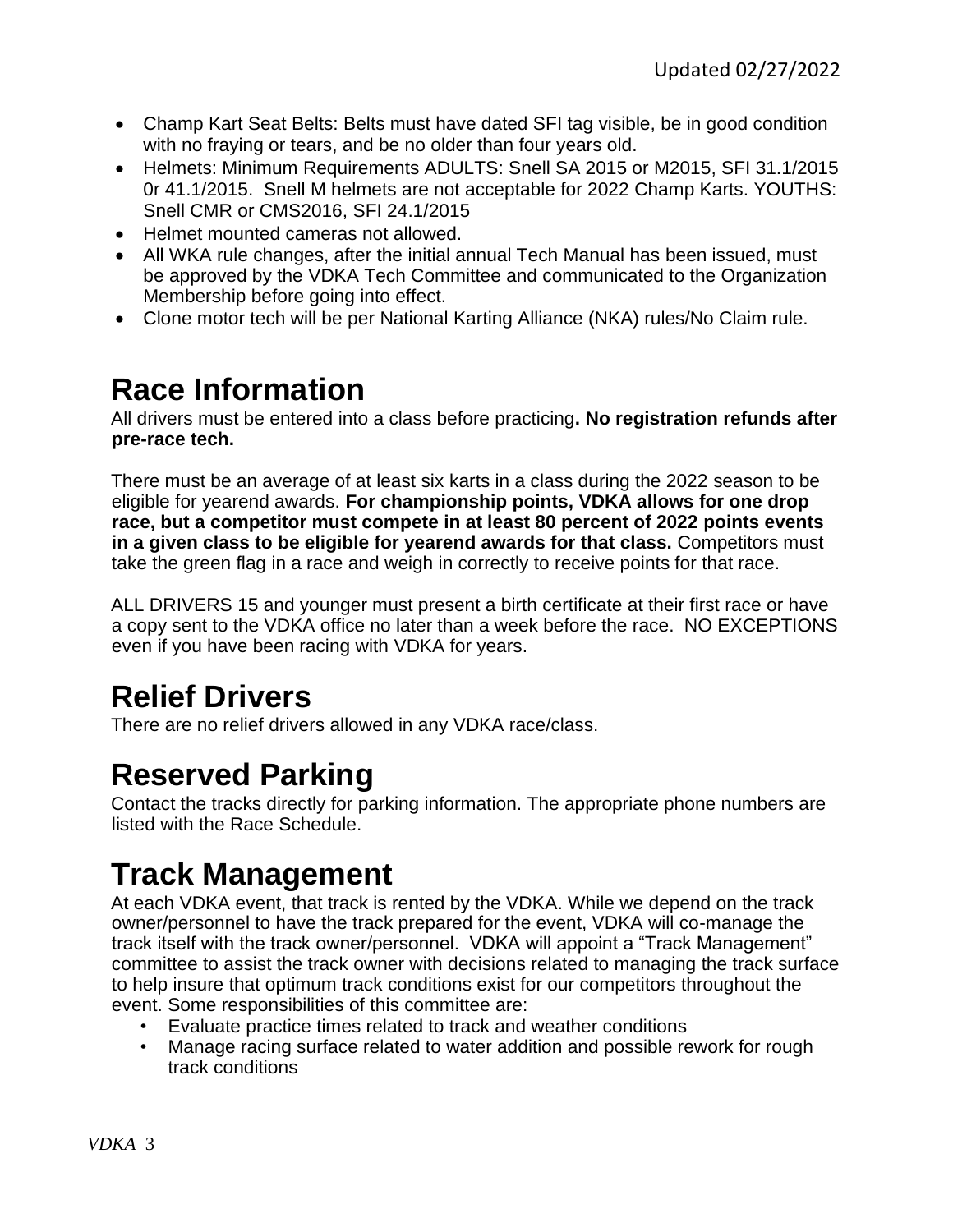#### **Kart Numbers**

All Karts will be required to have four Legible Numbers on the Kart to be scored, including a rear number panel mounted somewhere behind the rear axle. Having four numbers that are readable by VDKA scorers is a **pre-tech requirement**. If Scoring determines the numbers are Non-Legible, the Karter will have to change the numbers to be acceptable to Scoring before being allowed to participate. Chrome numbers, red numbers on black or black numbers on red or blue are not permitted.

Once a competitor registers a kart number for a class at an event, any subsequent competitor to register for that class with the same number will have to modify their number something unique to the class. Adding a letter, such as "X" is not an acceptable modification.

## **Flagging**

Adherence to flags displayed by the VDKA Flagman during practice, qualifying and races is mandatory. Disregard of a displayed flag, anytime during the event, may result in disciplinary action by the VDKA Board.

### **Race Format**

The race format is as follows:

- Practice by combined classes per our practice schedule
- Qualifying by Time Trials
- Second round qualifying, based on total number of karts
- Races will be 20 laps unless the time factor causes them to be reduced
- A three spin rule is applied by the Race Director. Any kart causing 3 restarts during a race for accidents or spins will be sent to the pits.

The maximum number of karts in a class will be 30. When the number of entries per class exceeds 30, the top 20 qualifiers will be in the race. Qualifiers from 21 starting position back will run in second round qualifying to determine the remaining 10 spots.

#### **DRAFTING DURING QUALIFYING IS PROHIBITED. THE FLAGMAN WILL**

**DELETE LAPS WHERE DRAFTING OCCURRED.** Competitors receiving the blue flag during qualifying are required to separate.

Time trials will determine the race starting order for each class. Clock officials will wait one minute at the end of each class for all competitors who have not qualified. Each competitor must qualify with his/her respective class/group. Competitors who fail to qualify with their assigned group and qualify with another group will forfeit their fastest lap of qualifying. Competitors who fail to qualify will start in the rear of the field unless the field is large enough to require second round qualifying, then the person must qualify in the second round. If a kart is missing when the last group of his/her class is ready to qualify, an announcement will be made that the driver of the missing kart has one minute to join the last group. If he/she is then not present on the grid with the kart, qualifying will not be allowed.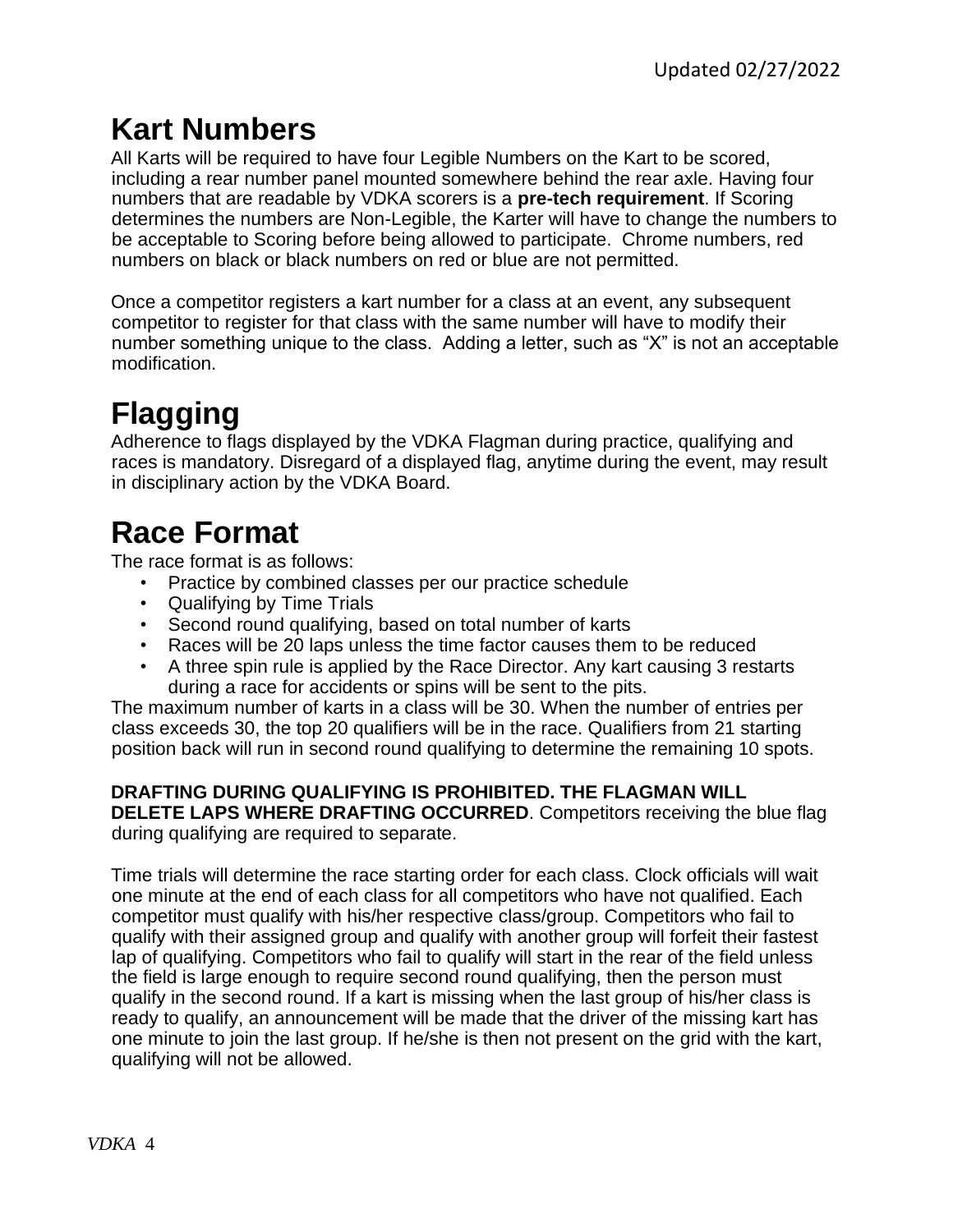**IT IS THE RESPONSIBILTY OF ALL DRIVERS TO ENSURE THEIR TRANSPONDER IS ON THEIR KART, MOUNTED CORRECTLY, BEFORE ENTERING THE GRID TO QUALIFY OR RACE.** Transponders must be attached to the Steering Shaft above the tie rods on all karts.

No racing back to the caution flag. In the event of a late race cautions, if the leader takes the white flag and the yellow flag is displayed before the leader takes the checkered flag, we revert back to the last completed lap. If any kart takes the checkered and then the yellow is displayed, only the karts crossing before the yellow was displayed hold their position. Any karts not completing the final lap before the caution will revert back to the previous lap and karts involved in the caution will go to the end of the last completed lap.

#### **Junior Stars**

Junior Stars Champ and Junior Stars Sprint are entry-level classes for racers ages five to eight years old. These classes will be run for points with a 10-lap feature. The emphasis is on learning the rules and sportsmanship norms of racing. Karts and engines will be subject to pre-tech and post-race tech like any other class. Junior Stars racers are not required to run the mandatory open practice. A racer is not allowed to run a Junior Stars class if they are entered in a Junior Sportsman Champ or Sprint class.

#### **Maximum time for a race event**

VDKA is constantly working to manage the timing of our events. With 20+ classes on our schedule, it's important for us to manage the total time each class is on the track during a race. We have established a maximum time of 20 minutes per class to accomplish each race. The 20-minute time starts when the flagman shows the first green flag. If a red flag is shown, the 20-minute time will stop until the green flag is shown again. This will ensure that an incident on the track involving emergency response personnel will not impact the actual time limit of the race. After that, the flagman or race director will monitor the time taken for that race. When 20 minutes have passed, the flagman or race director will stop the race if another yellow or a red flag has to be displayed. After this final caution/race stoppage, the field is lined up; the flagman indicates that this is the final restart, by holding up the white and checkered flag. The field moves out, comes around and takes the GREEN FLAG, comes around for the WHITE FLAG and then completes one more lap for the CHECKERED FLAG............so basically two more laps are completed after the race has been stopped for a yellow or a red flag after 20 minutes have elapsed. The race will then be called a completed event and the scoring at this time will determine all finishing positions.

### **VDKA Trophy System**

Awards will be given to 1<sup>st</sup> place only in Adult classes, Junior classes will receive awards as follows:2-3 Karts, 1 Trophy – 4-5 Karts, 2 Trophies – 6-7 Karts, 3 Trophies -- 8-9 Karts, 4 Trophies -- 10 or more Karts = 5 Trophies.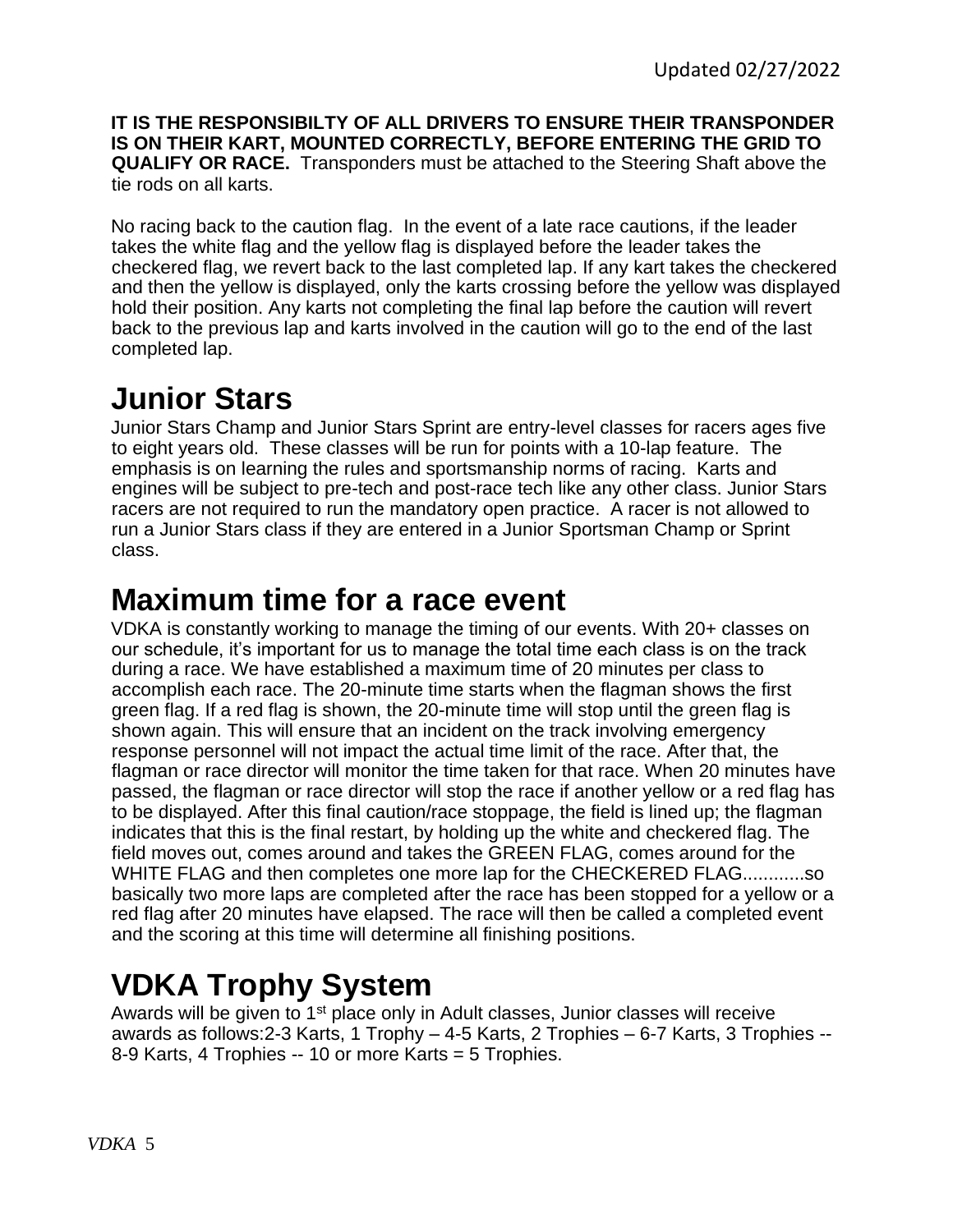#### **Tech Procedures**

If a competitor does not accept the VDKA Tech Official's findings, he or she must submit a written protest within 20 minutes of the call along with a \$100 Protest Fee. The protest and part is given to the VDKA Tech Advisory Committee who will examine the part/protest to make the final determination. **THEIR DECISION IS FINAL**. The responsibility of the Tech Advisory Committee is to decide if the part either met or failed, by the description of the Tech Manual, not to decide whether the Tech Manual is correct or not. (See page 10 for Tech Advisory Committee members).

If the part is found to be illegal, no money will be returned, the driver will be "DQ'd" from that event and the part will be confiscated by VDKA. If the protested part is found legal, the \$100 will be returned to the driver and his/her race finish restored. Protested funds not returned will be the property of VDKA. The Tech Advisory Committee will attempt to meet the night of the race and a decision will be made unless there are questions involving the part that require additional information to ensure the proper call is made.

The top five finishers in **all but seven classes** will be teched by the "Outside Tech Official", with the engine remaining on the kart.

Seven classes will be selected at each race for a more extensive tech. These classes will be managed to ensure all classes will be teched by this method, as close to the same number of times during the season as possible. Tech officials will decide what will be teched for all classes.

#### **Protests will be limited to engine only after karts have left grid for the start of their feature.**

## **Protest of another competitor's engine**

If a competitor wishes to protest another competitor's engine, the protest fee is \$300 cash paid to VDKA and the steps below must be followed:

- 1. Tech Director Must be notified of protest at scale/impound area while both karts are in impound area and within the 10 minutes of the ending of the race.
- 2. The protest must be in writing and done within 20 minutes of the race ending. (The race end is determined by computer scoring which contains the exact time the race ended)
- 3. The protestor's kart/engine must remain in the tech area until the tech procedure for the engine being protested is complete.
- 4. The protestor can only protest the competitor's engine finishing directly in front of him/her. (e.g., if the protestor finishes fourth, he/she can only protest the third place finisher, no other finisher in the race).
- 5. If, after the engine teardown, the engine is found to be legal, the engine owner receives \$225 and the Tech person receives \$75.
- 6. If the engine is found to be illegal, the protestor receives \$225 back from VDKA and the tech person receives \$75.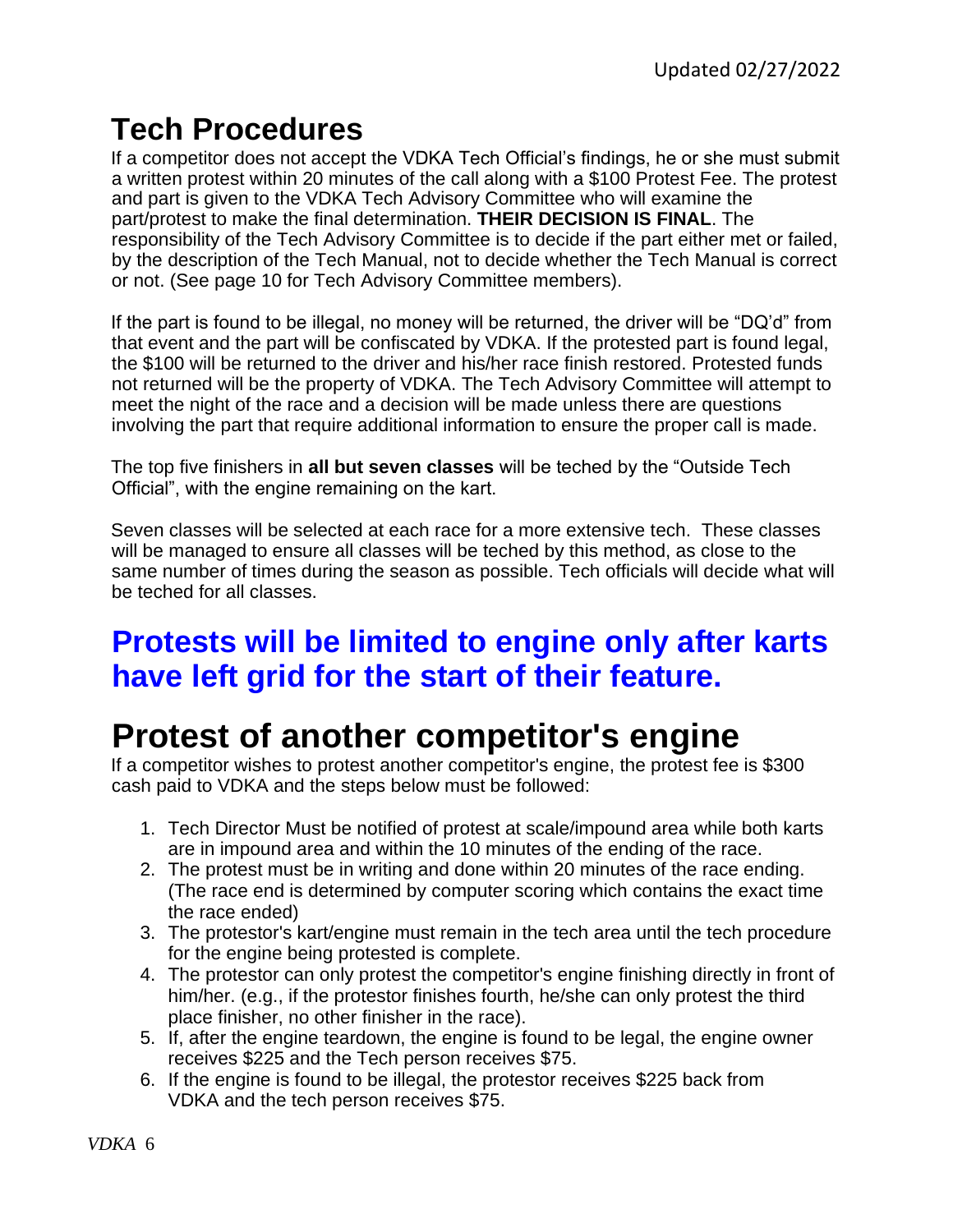7. The protestor engine will be teched first and, if found illegal, will be dq'ed and the Protested engine owner will receive \$225 and the tech person receives \$75. The protest is concluded if protestor engine is not legal. 8. The Tech team's decision is final.

#### **212 cc Predator Class Rules**

Predator is intended as a limited-budget amateur class with rules aligned to local rules used by VDKA tracks in their weekly series. Rules can be modified as needed to be consistent with the spirit and intent of the class.

- VDKA champions from any adult class from the last three years are not allowed to run Predator.
- Only engine permitted with be the Ducar 212cc.
- Engine must be ran out of box with only the following modifications: can unplug but not remove oil sensor, can disconnect tank vent but tank vent hose must be plugged, can drill cap with max 1 hole and 3/16 bit, can disconnect throttle stop screw, can run a top plate, remote mounted tank and fuel pump.
- Governor must remain operational and be capable of a on stand test with a max rpm of 5500. Tech supplied tach can also be used to check at end of race.
- The air filter assembly must be 100% stock with all factory parts and pieces in use.
- No decals other than the original Ducar decal permitted including required/allowed after-market parts.
- Dry clutch with #35 chain only. Must have a chain guard. No mini hub sprockets allowed. No skip tooth or half tooth sprockets allowed.
- Gas Tank: Stock tank must be removed and a remote mounted tank in the floor pan area added.
- A top plate and fuel pump are allowed with the pump be pulsed off the valve cover only. (There will be a one (1) race grace period to remove stock tank...)
	- $\circ$  The stock fuel tank vent must be plugged  $\mathcal Q$  air-box when stock tank is removed.
- Motor Seal: Valve cover bolt head and Tab on carburetor will both need to be drilled for seal. (same as the 196 clones)
- Any engine can be claimed by any racer who starts the race or VDKA officials for \$175, not including clutch, chain guard, top plate or fuel pump. The claim procedure will follow similar procedures as an engine protest. (see above)
- Refusing an engine claim results in a unsportsmanlike disqualification (can't be dropped) from the day's events and a \$150 fine that must be paid to VDKA officials before the competitor will be allow to register for another event.

#### **VDKA Bad Weather System**

If bad weather causes qualifying to be delayed or a race to be discontinued, qualifying/race schedules may change as follows:

• At 6:00 PM, if qualifying has not started, pills will be drawn at the first race or points will be used at all other races to determine qualifying positions, if the weather allows.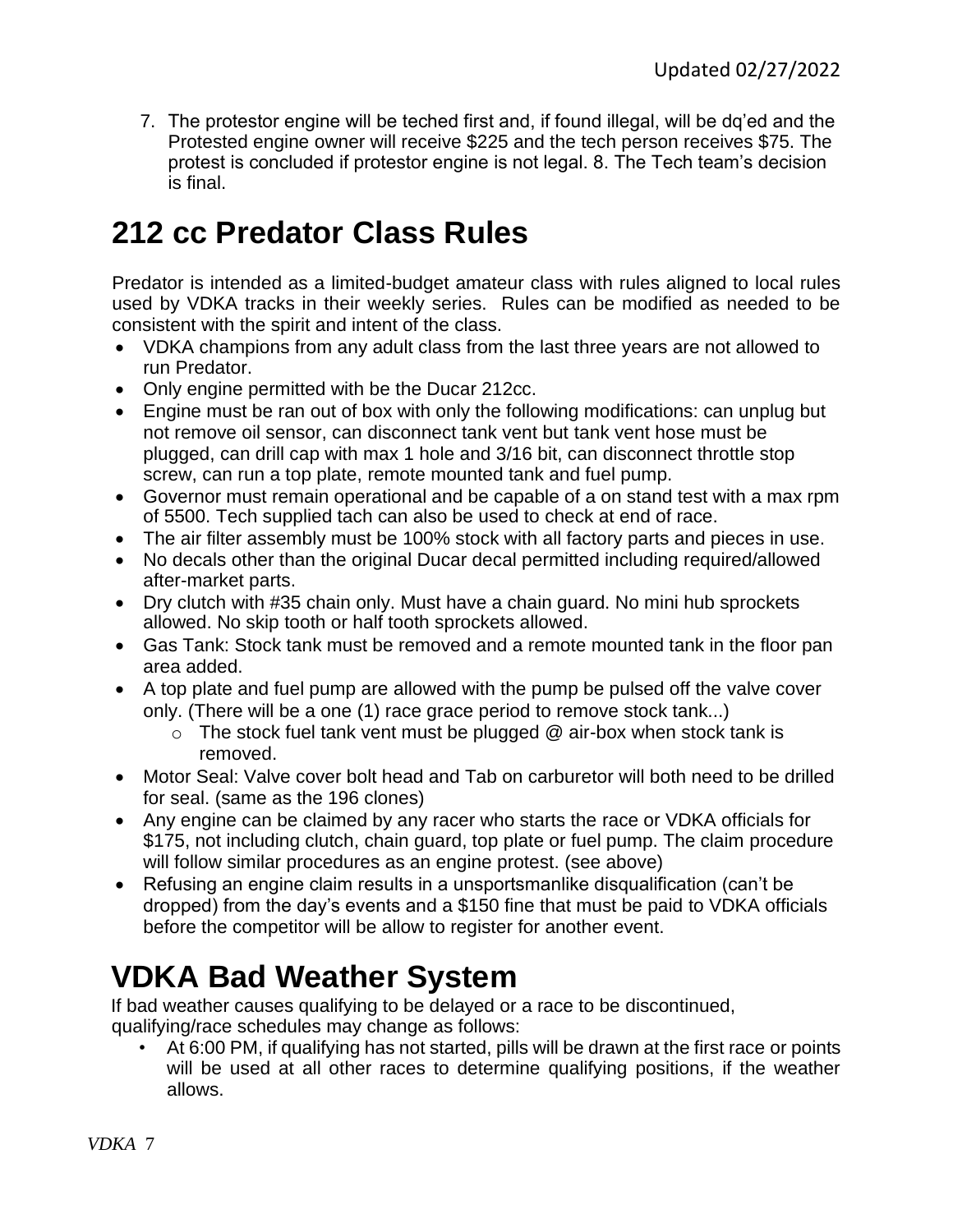- At 6:00 PM, if qualifying is underway, it will stop. If a class is qualifying at 6:00, that class will be continued until completion. Pills or points will determine race starting positions for all classes not qualified.
- All classes qualified before 5:00 will use their qualifying times as starting positions, even if bad weather causes qualifying in the remaining classes to be cancelled.
- At 5:00 PM, if bad weather is present and the forecast is for the bad weather to continue, the race may be called either a rainout with a makeup date or, if a minimum of 13 classes has completed qualifying, the race will be called a completed event.
- If less than 13 classes have qualified and the bad weather is not forecasted to leave, the race will be rescheduled to the scheduled rain date.
- If the rain date has already been used and the bad weather is still present and forecasted to continue, any time after 5:00 PM, the race can be called a completed event and all registered competitors will receive first place points. There will be no second rain date for a race cancelled due to bad weather.

A competitor may move up a class if reaching the required age during the year, but will forfeit points in the prior class and cannot move back to previous class. A competitor may not run at a different level in a sprint and a champ class (e.g., Jr Sportsman Sprint and Jr Champ).

#### **Track Promoters**

Chris Beazley - Capital City Speedway [www.capitalcityspeedway.info](http://www.capitalcityspeedway.info/) (804) 366-8462

Paul Fischer - Margarettsville Speedway (804) 519-4216

Doug Johnson - Albemarle Speedway [www.albemarlekartclub.com](http://www.albemarlekartclub.com/) (757) 373-4990

#### **Tech Advisory Committee**

Paul Fischer Richard Noblitt

#### **Track Management Committee**

Steven Fahed Doug Johnson

#### **Race Officials**

Steven Fahed – Flagman Eddie Moore – Race Director Michelle Mycka – Grid Steward

*VDKA* 8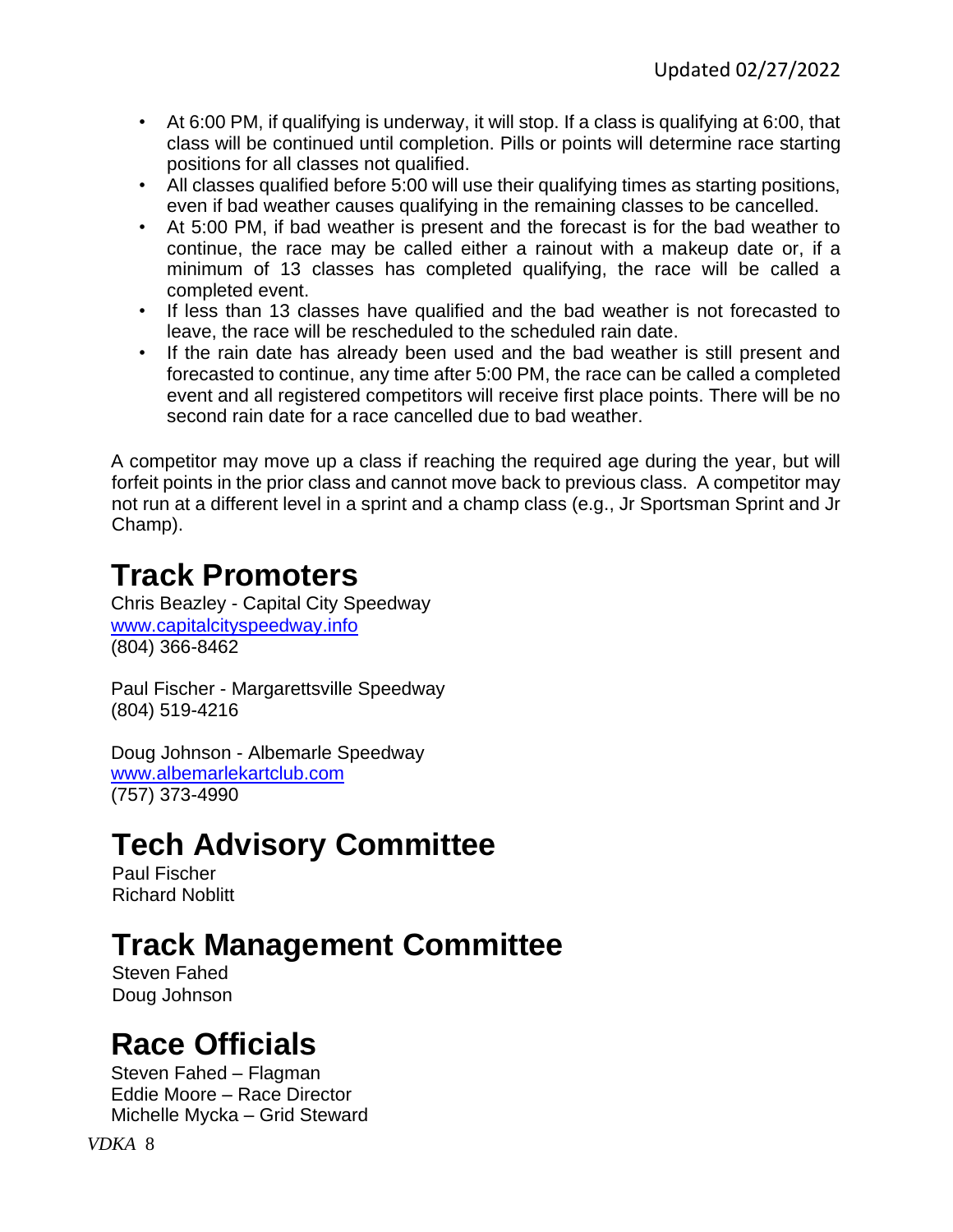### **Tech Directors**

Dave Hall kartech.dave@verizon.net (540) 338-6443

Larry Godwin larry.godwin@dynamicsofspeed.com (252) 536-8434

#### **Virginia Dirt Karting Association Board of Directors and Staff for 2022**

Paul Fischer 22-23 **Vice President**  Chesterfield, paulefischer@icloud.com (804) 519-4216

Cameron Wood 22-23 Vice President Mechanicsville, Va. [camwood31@icloud.com](mailto:camwood31@icloud.com) 804) 895-2476

Pete Guthrie 21-22 **Treasurer**  Mechanicsville, Va. (804) 746-2140

Kenny Elam 21-22 Chester, Va. kennyzrc@msn.com

Steven Fahed 22-23 Goochland, Va. [steven@mooreselectric.com](mailto:steven@mooreselectric.com) (804) 512-0238

Doug Johnson 21-22 Chesapeake, Va. moonnya@msn.com (757) 373-4990

Steve Owens 22-23 Steven.owens2011@gmail.com (804) 248-0266

Eddie Moore 22-23 Highland Springs, Va. cut2pls@gmail.com (804) 737-0277

Tom Shiflet, Jr 21-22 Charles City, Va. Sms23jr@yahoo.com (804)387-7286

Scott Bajer 22-23 Mechanicville, Va. [scott.d.bajer@aviselectric.com](mailto:scott.d.bajer@aviselectric.com) (804) 641-3682

**Alternates**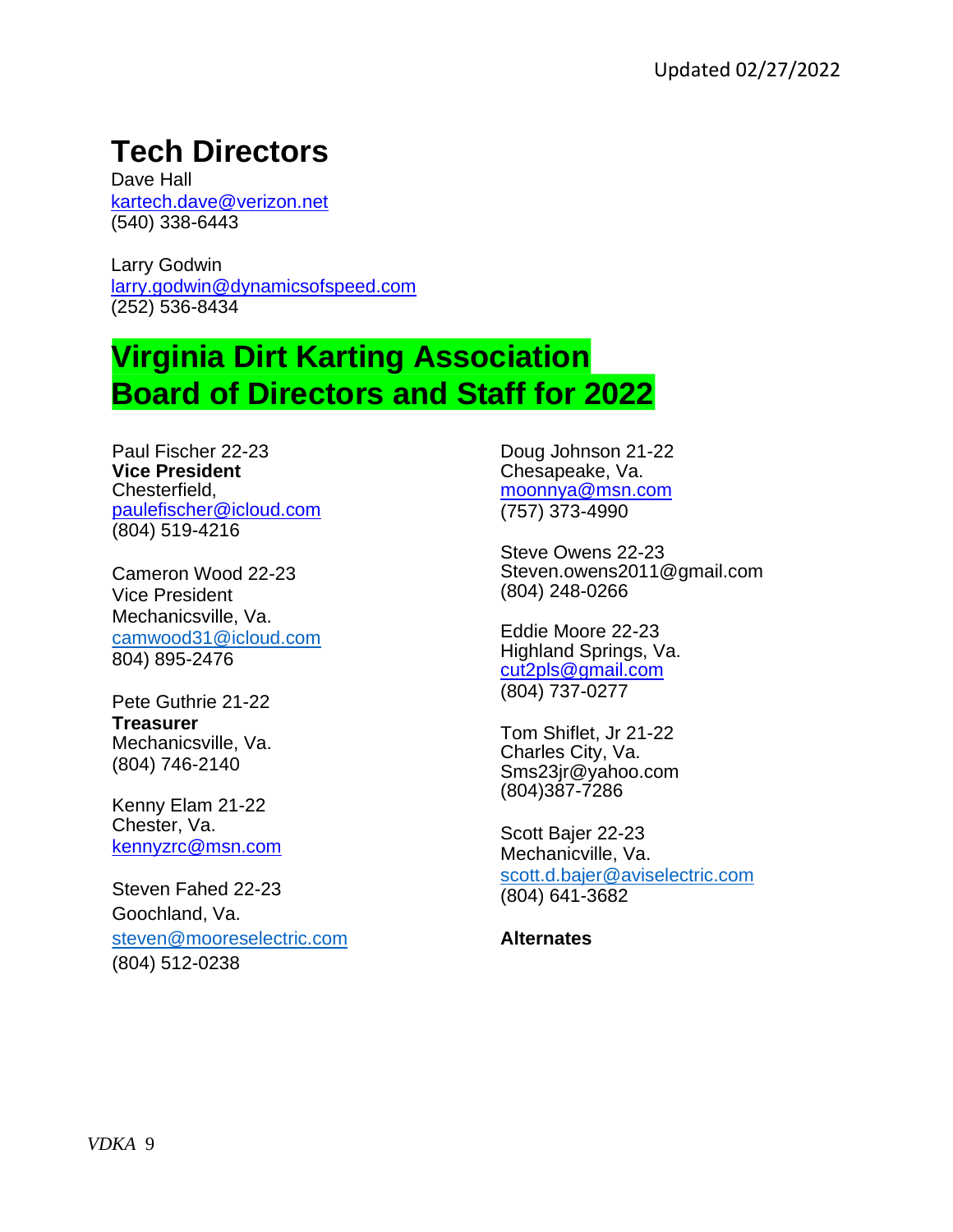#### **2022 Schedule and Featured Classes**

- April 23 Albemarle Speedway
- May 14 Margarettsville Speedway
- June 4 Capital City Speedway
- July 9 Capital City Speedway
- Aug 6 Albemarle Speedway
- Sept 10 Margarettsville Speedway
- $\cdot$  Rain Dates July 23, Oct 8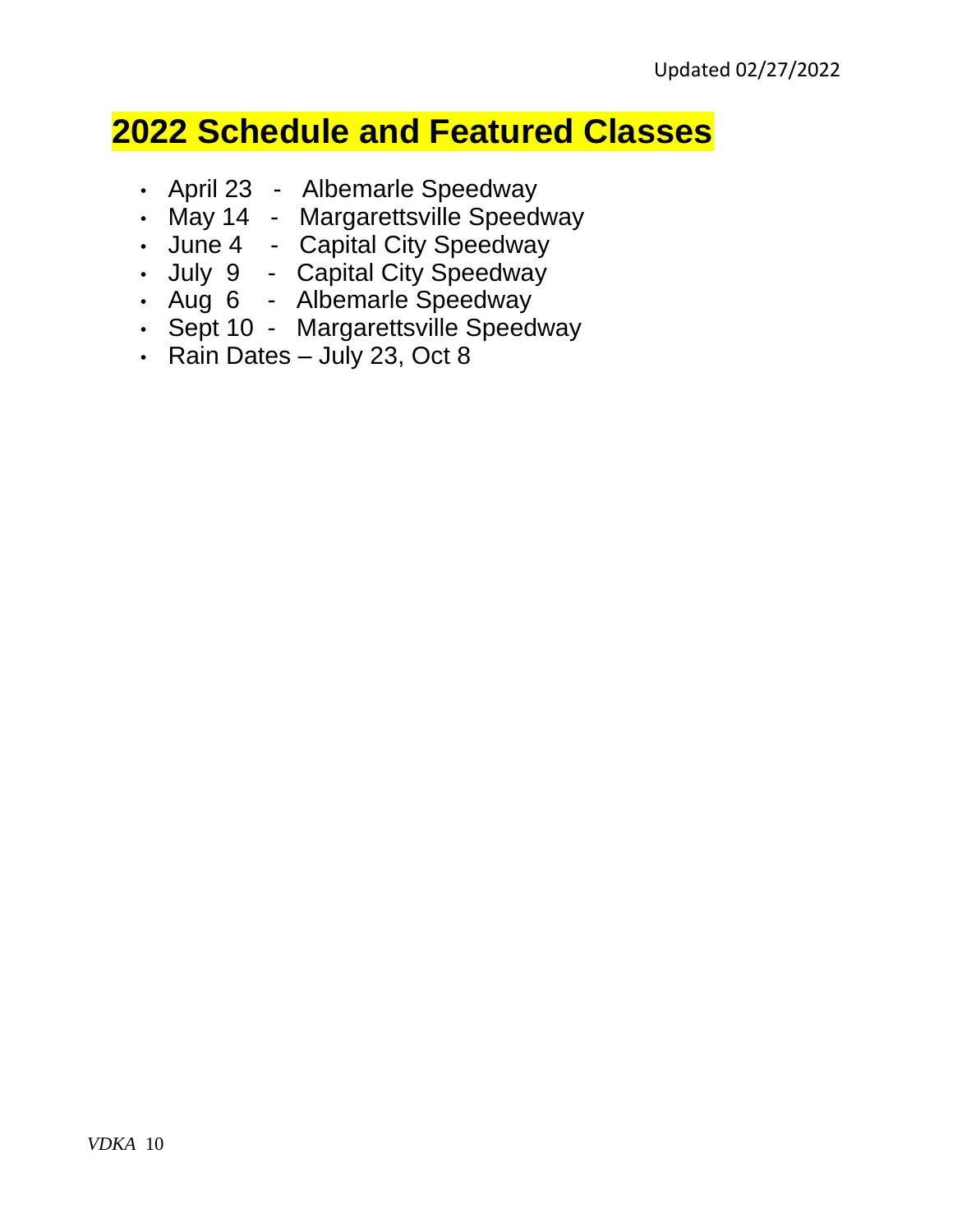|                            | AGE      |                                                                                                         | Weight |              |
|----------------------------|----------|---------------------------------------------------------------------------------------------------------|--------|--------------|
| <b>JR STARS SPRINT</b>     | $5 - 8$  | Clone .375 Red Plate Small Pipe<br>Mandatory 16-66 Gear (No skip tooth<br>gears) 34.25" max tire circum | 245    | Points       |
| <b>JR STARS CHAMP</b>      | $5 - 8$  | Clone .375 Red Plate Small Pipe<br>Mandatory 16-66 Gear (No skip tooth<br>gears) 34.25" max tire circum | 275    | Points       |
|                            |          |                                                                                                         |        |              |
| <b>JR SPORTSMAN SPRINT</b> | $8 - 12$ | Clone .425 Green Plate                                                                                  | 280    | Points & Pro |

| I JR SPORTSMAN SPRINT     | $8-12$ | <b>ONIU . TEU OTUUTT TUU</b><br>Small Pipe /HT3s | zou | Points & Pro 1 |
|---------------------------|--------|--------------------------------------------------|-----|----------------|
| <b>JR SPORTSMAN CHAMP</b> | $8-12$ | Clone .425 Green Plate<br>Small Pipe/HT3s        | 315 | Points & Pro   |

| <b>JR RESTRICTED (SPRINT)</b>                                                    | $12 - 15$ | Clone .550 Blue Plate<br>Small Pipe /HT3s                                   | 320 | Points & Pro |
|----------------------------------------------------------------------------------|-----------|-----------------------------------------------------------------------------|-----|--------------|
| <b>JR CHAMP</b>                                                                  | $12 - 15$ | Animal Black Plate .575 Unrestricted<br>Clone / Big Pipe/HT3s               | 360 | Points & Pro |
| 212 cc DUKAR<br><b>PREDATOR -HEAVY</b><br>(No adult champions from last 3 years) | $15+UP$   | See Predator Rules Section<br>Claim Rule / 5500 RPM<br>open dry clutch/HT3s | 375 | Points & Pro |
| <b>CLONE MEDIUM</b>                                                              | $15+UP$   | Big pipe / open dry clutch / HT3s                                           | 350 | Points only  |
| <b>CLONE HEAVY</b>                                                               | $15+UP$   | Big pipe / open dry clutch / HT3s                                           | 375 | Points & Pro |
| <b>CLONE EXTRA HEAVY 425</b>                                                     | $15+UP$   | Big pipe / open dry clutch /<br>Driver must weigh 200 /HT3s                 | 425 | Points & Pro |
| <b>SR CHAMP CLONE</b>                                                            | $15+UP$   | Big pipe / open dry clutch / HT3s                                           | 425 | Points & Pro |
| <b>ANIMAL - HEAVY</b>                                                            | $15+UP$   | Animal / open dry clutch / HT3s                                             | 375 | Points & Pro |